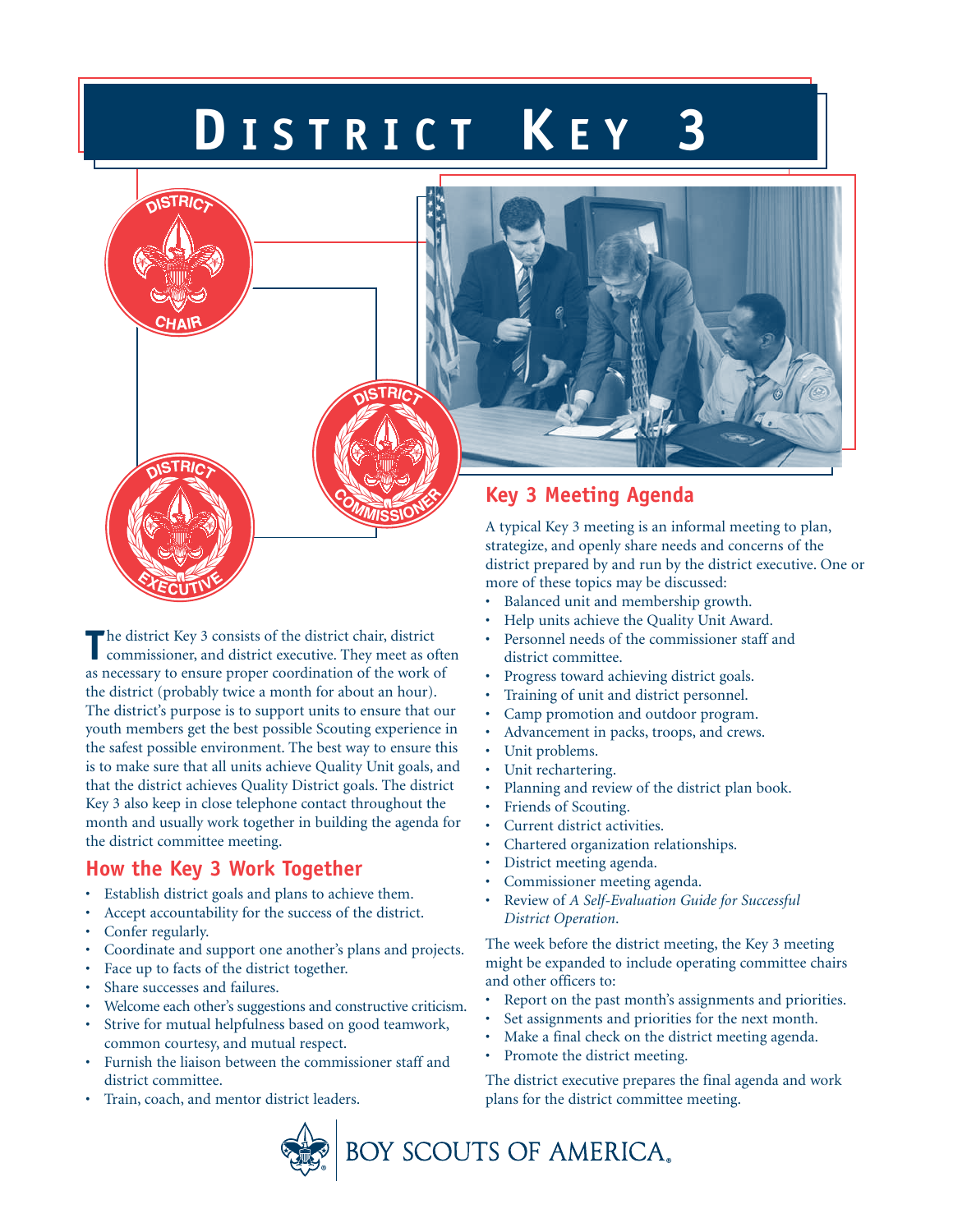# **District Chair**

The district chair is nominated by the district nominating committee and elected by the district committee. He or she is automatically nominated for membership on the council executive board subject to approval by the council executive board.

In leading the district, the district chair does the following:

- 1. Identify and continually recruit enough of the right people as operating committee chair, and introduce them to their council counterpart.
- 2. Initiate plans and help committee chairs recruit an adequate number of members to carry out the functions of the district.
- 3. Plan (with the district executive and district commissioner) and preside at district committee meetings.
- 4. Work with the district commissioner and district executive to stimulate and coordinate the work of the district, to ensure the success of the Scouting units.
- 5. In cooperation with the district executive, ensure the completion of district goals by monitoring operating committees.
- 6. Recognize individuals, committees, and chartered organizations for their Scouting accomplishments.
- 7. Support local and national Scouting policy, procedures, and practices.
- 8. Help to secure support for Scouting from top community leaders throughout the district.
- 9. Annually appoint a new district nominating committee to meet year-round and select nominees for district officers and district members at large.
- 10. Train, coach, and mentor district committee members.
- 11. Aid in the development of the district executive.

### **District Commissioner**

The district commissioner is approved and appointed by the council executive board, with the concurrence of the Scout executive, on the recommendation of the district nominating committee. This Scouter represents the district as a member of the council commissioner cabinet.

The district commissioner leads the commissioner staff and does the following:

- 1. Identify and recruit enough of the right people as commissioners so that all Scouting units in the district receive regular, helpful service.
- 2. Train, coach, and mentor members of the commissioner staff.
- 3. Supervise and motivate unit commissioners to visit each unit regularly, identify unit needs, and make plans to meet unit needs.
- 4. Make sure that every unit commissioner is trained in the use of the unit visit tracking system and uses it consistently.
- 5. Administer the annual commissioner service plan, which gives specific purposes for commissioner contact with units at designated times of the year.
- 6. Oversee the unit charter renewal plan so that each unit reregisters on time and with optimum membership.
- 7. Guide roundtable commissioners to ensure that monthly roundtables are well-attended, and provide practical and exciting unit program ideas.
- 8. Plan and preside at monthly meetings of the district commissioner staff, and set a good personal example of Scout uniforming.
- 9. Help meet district goals.
- 10. Support local and national Scouting policy, procedures, and practices.
- 11. Attend district committee meetings to report on the condition of units and to secure specialized help for units.
- 12. Promote the commissioner recognition plan to all commissioners.

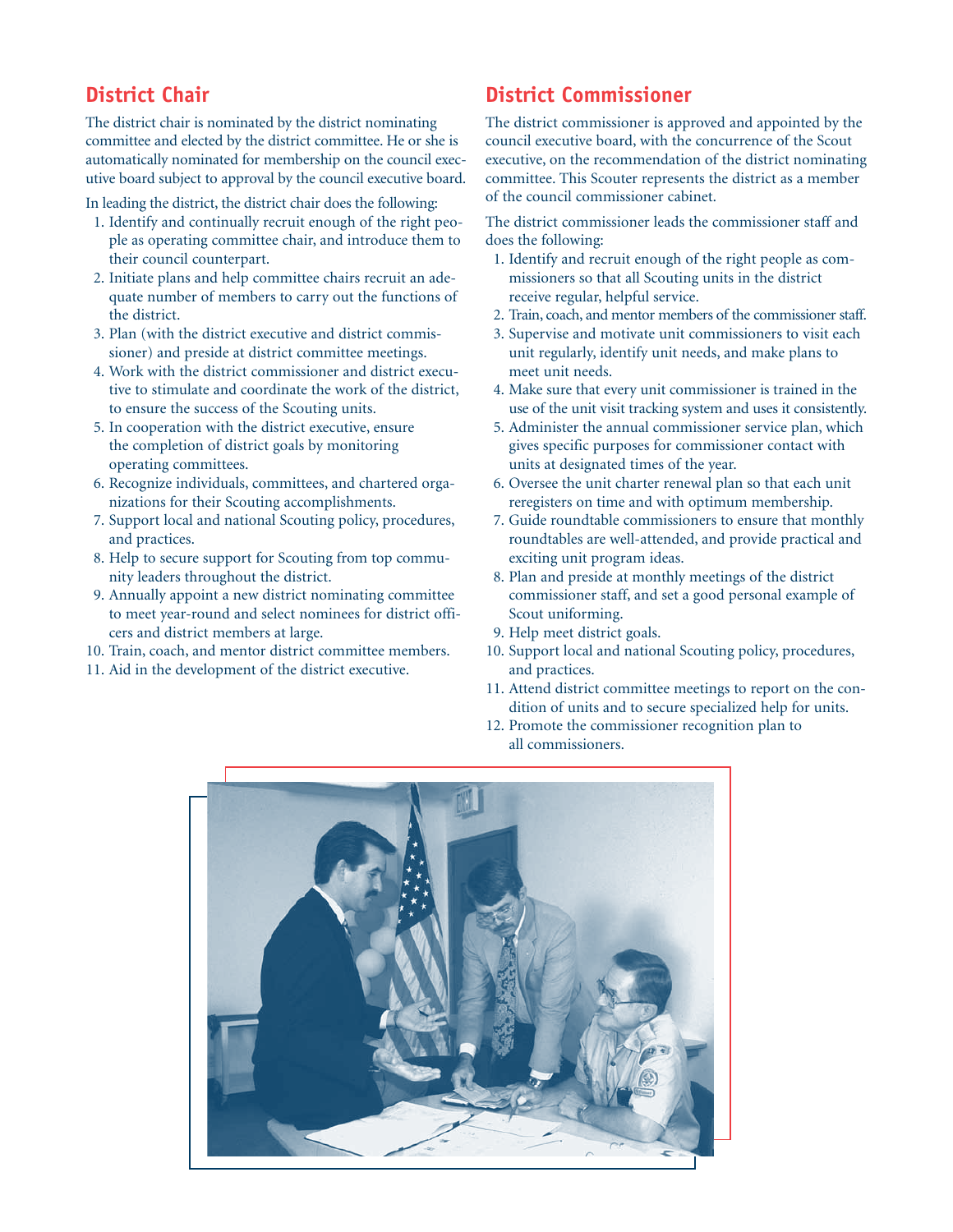# **District Executive**

The district executive is employed by the council executive board upon recommendation of the Scout executive, and works under the direction of the Scout executive.

As the full-time professional in the district, the district executive has a close working relationship with the district chair and the district commissioner to accomplish the district's objectives through volunteers. The district executive will:

- 1. Provide professional coaching.
- 2. Propose plans and agendas, usually "pencil drafts," for consideration.
- 3. Suggest action plans for recruiting district personnel.
- 4. Give inspiration and encouragement.
- 5. Maintain regular contact with heads of chartered organizations.
- 6. Keep district records up to date.
- 7. Arrange for the council's office services such as mailings, meeting notices, etc.
- 8. Provide vital behind-the-scenes administrative skill.
- 9. Develop his or her own work schedule.
- 10. Work with and support volunteers.
- 11. Maintain a good working relationship with district volunteers.



#### *Council and District Plan Book,* **No. 33032**

The district Key 3 will find this workbook a valuable tool in setting annual objectives for all committee functions and setting dates for committee tasks and meetings.



#### *A Self-Evaluation Guide for Successful District Operation,* **No. 34207**

This is a companion piece to the plan book. It helps the Key 3 to annually evaluate how they are doing. A comprehensive list of evaluation items covers every aspect of successful district operation.



#### *The District,*  **No. 33070**

This wide-ranging overview provides information on how the district carries out the operational mission of the council.





#### *A Handbook for District Operations,* **No. 34739**

This manual includes details on the roles and responsibilities for operating committees of the district committee and commissioner staff. It also provides an outline for monthly work plans for each committee.